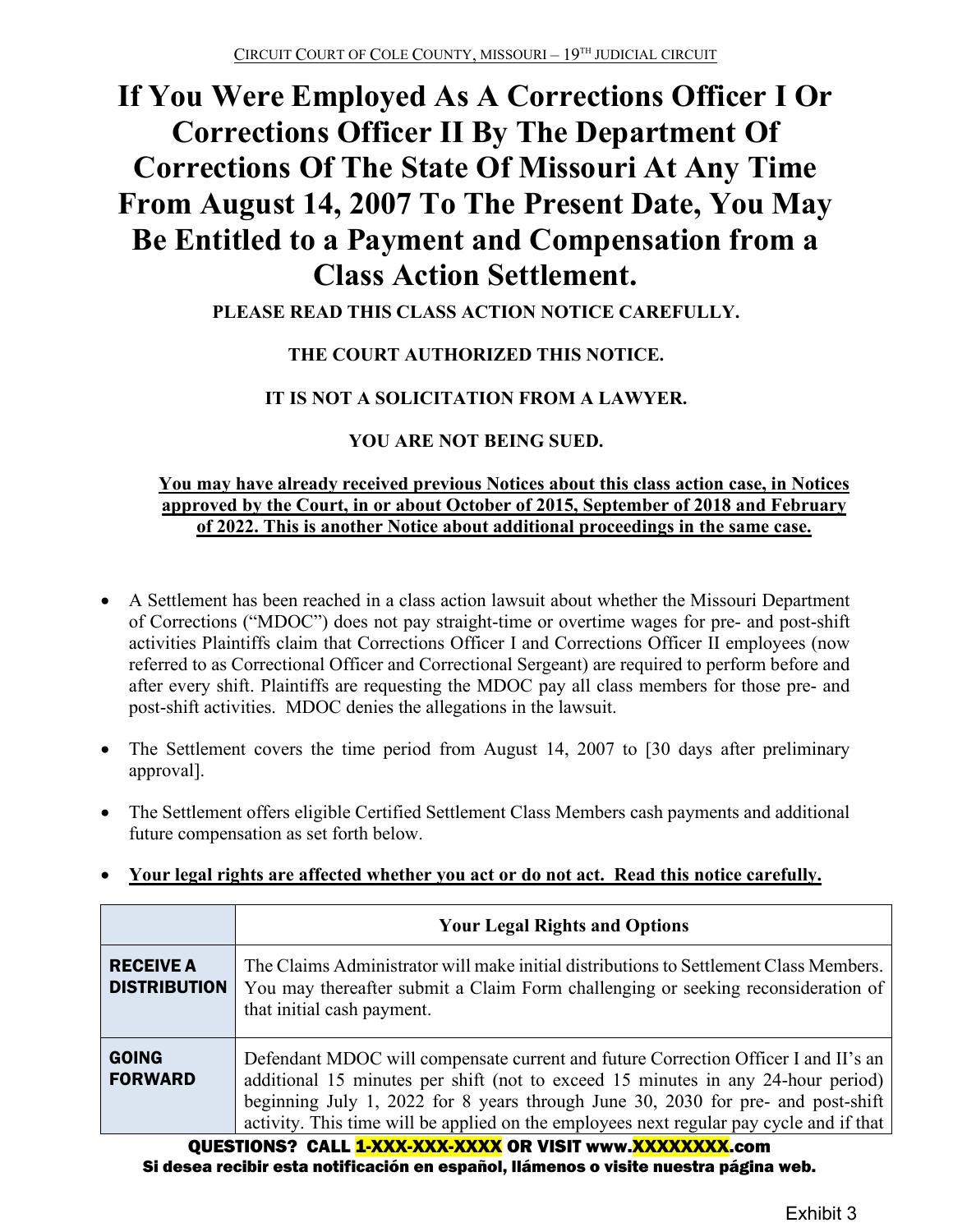| <b>WAGE</b><br><b>INCREASE</b>    | compensation constitutes overtime under Defendant MDOC's compensation policy<br>for that officer, the payment will be at time and a half.                                                                                                                                                          |
|-----------------------------------|----------------------------------------------------------------------------------------------------------------------------------------------------------------------------------------------------------------------------------------------------------------------------------------------------|
| <b>EXCLUDE</b><br><b>YOURSELF</b> | Request to be excluded and get no benefits from the Settlement. This is the only option<br>that allows you to start or continue your own lawsuit against the Defendant for the<br>claims at issue in the Settlement to the extent they aren't barred by applicable law or a<br>prior Court ruling. |
| <b>OBJECT</b>                     | Write to the Court about why you do not like the Settlement.                                                                                                                                                                                                                                       |
| Go To A<br><b>HEARING</b>         | Ask to speak in Court about the fairness of the Settlement.                                                                                                                                                                                                                                        |
| <b>DO NOTHING</b>                 | You may receive a cash payment and may receive the additional future compensation.<br>Give up any rights you might have to sue the Defendant about the claims resolved by<br>the Settlement.                                                                                                       |

- These rights and options—**and the deadlines to exercise them**—are explained in this Notice.
- The Court in charge of this case still has to decide whether to approve the Settlement. If it does, and after any appeals are resolved, the Claims Administrator will make an initial distribution of cash payments, after which class members can seek reconsideration of their payment by submitting a claim form. Please be patient.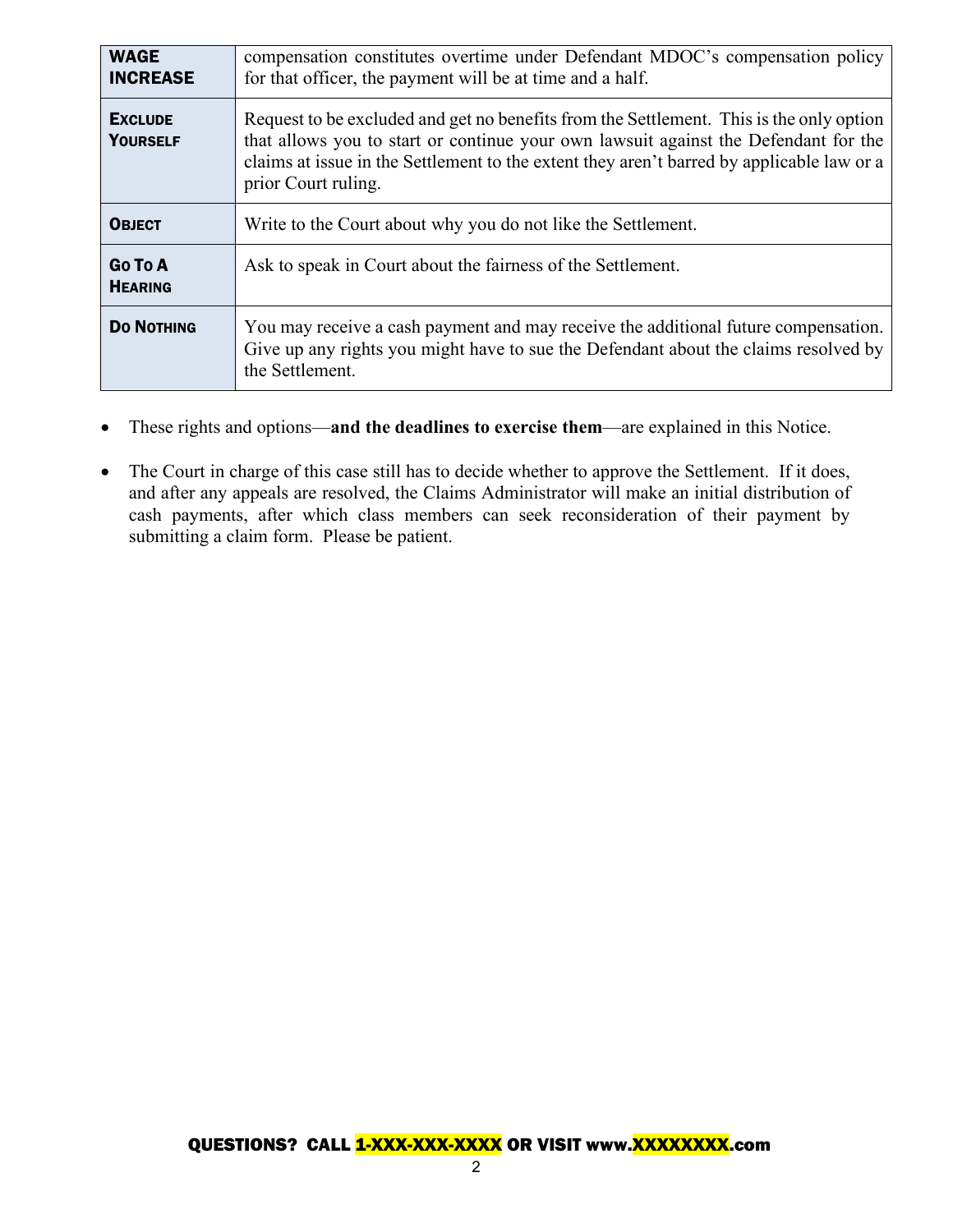### **WHAT THIS NOTICE CONTAINS**

| 1. Why is there a notice?<br>2. What is "Personally Identifiable Information" or PII?<br>3. Which Toll Roads are the subject of the lawsuit?<br>4. Why is this a class action?<br>5. Why is there a Settlement?<br>6. Who is included in the Settlement?<br>7. What if I am not sure whether I am included in the Settlement?<br>THE SETTLEMENT BENEFITS<br>8. What does the Settlement provide?<br>9. How can I challenge the initial payment I receive?<br>10. When will I receive my payment?<br>11. How do I get out of the Settlement?<br>12. If I do not exclude myself, can I sue the Defendant for the same thing later?<br>13. What am I giving up to stay in the Settlement Class?<br>14. If I exclude myself, can I still get a payment? |
|-----------------------------------------------------------------------------------------------------------------------------------------------------------------------------------------------------------------------------------------------------------------------------------------------------------------------------------------------------------------------------------------------------------------------------------------------------------------------------------------------------------------------------------------------------------------------------------------------------------------------------------------------------------------------------------------------------------------------------------------------------|
|                                                                                                                                                                                                                                                                                                                                                                                                                                                                                                                                                                                                                                                                                                                                                     |
|                                                                                                                                                                                                                                                                                                                                                                                                                                                                                                                                                                                                                                                                                                                                                     |
|                                                                                                                                                                                                                                                                                                                                                                                                                                                                                                                                                                                                                                                                                                                                                     |
|                                                                                                                                                                                                                                                                                                                                                                                                                                                                                                                                                                                                                                                                                                                                                     |
|                                                                                                                                                                                                                                                                                                                                                                                                                                                                                                                                                                                                                                                                                                                                                     |
|                                                                                                                                                                                                                                                                                                                                                                                                                                                                                                                                                                                                                                                                                                                                                     |
|                                                                                                                                                                                                                                                                                                                                                                                                                                                                                                                                                                                                                                                                                                                                                     |
|                                                                                                                                                                                                                                                                                                                                                                                                                                                                                                                                                                                                                                                                                                                                                     |
|                                                                                                                                                                                                                                                                                                                                                                                                                                                                                                                                                                                                                                                                                                                                                     |
|                                                                                                                                                                                                                                                                                                                                                                                                                                                                                                                                                                                                                                                                                                                                                     |
|                                                                                                                                                                                                                                                                                                                                                                                                                                                                                                                                                                                                                                                                                                                                                     |
|                                                                                                                                                                                                                                                                                                                                                                                                                                                                                                                                                                                                                                                                                                                                                     |
|                                                                                                                                                                                                                                                                                                                                                                                                                                                                                                                                                                                                                                                                                                                                                     |
|                                                                                                                                                                                                                                                                                                                                                                                                                                                                                                                                                                                                                                                                                                                                                     |
|                                                                                                                                                                                                                                                                                                                                                                                                                                                                                                                                                                                                                                                                                                                                                     |
|                                                                                                                                                                                                                                                                                                                                                                                                                                                                                                                                                                                                                                                                                                                                                     |
|                                                                                                                                                                                                                                                                                                                                                                                                                                                                                                                                                                                                                                                                                                                                                     |
|                                                                                                                                                                                                                                                                                                                                                                                                                                                                                                                                                                                                                                                                                                                                                     |
|                                                                                                                                                                                                                                                                                                                                                                                                                                                                                                                                                                                                                                                                                                                                                     |
| 15. Do I have a lawyer in the case?                                                                                                                                                                                                                                                                                                                                                                                                                                                                                                                                                                                                                                                                                                                 |
| 16. How will the lawyers be paid?                                                                                                                                                                                                                                                                                                                                                                                                                                                                                                                                                                                                                                                                                                                   |
|                                                                                                                                                                                                                                                                                                                                                                                                                                                                                                                                                                                                                                                                                                                                                     |
|                                                                                                                                                                                                                                                                                                                                                                                                                                                                                                                                                                                                                                                                                                                                                     |
| 17. How do I tell the Court if I do not like the Settlement?                                                                                                                                                                                                                                                                                                                                                                                                                                                                                                                                                                                                                                                                                        |
| 18. What is the difference between objecting and asking to be excluded?                                                                                                                                                                                                                                                                                                                                                                                                                                                                                                                                                                                                                                                                             |
|                                                                                                                                                                                                                                                                                                                                                                                                                                                                                                                                                                                                                                                                                                                                                     |
| 19. When and where will the Court decide whether to approve the Settlement?                                                                                                                                                                                                                                                                                                                                                                                                                                                                                                                                                                                                                                                                         |
| 20. Do I have to attend the hearing?                                                                                                                                                                                                                                                                                                                                                                                                                                                                                                                                                                                                                                                                                                                |
| 21. May I speak at the hearing?                                                                                                                                                                                                                                                                                                                                                                                                                                                                                                                                                                                                                                                                                                                     |
|                                                                                                                                                                                                                                                                                                                                                                                                                                                                                                                                                                                                                                                                                                                                                     |
| .PAGE ____                                                                                                                                                                                                                                                                                                                                                                                                                                                                                                                                                                                                                                                                                                                                          |
| 22. What happens if I do nothing at all?                                                                                                                                                                                                                                                                                                                                                                                                                                                                                                                                                                                                                                                                                                            |
| <b>GETTING MORE INFORMATION.</b>                                                                                                                                                                                                                                                                                                                                                                                                                                                                                                                                                                                                                                                                                                                    |
| 23. How do I get more information?                                                                                                                                                                                                                                                                                                                                                                                                                                                                                                                                                                                                                                                                                                                  |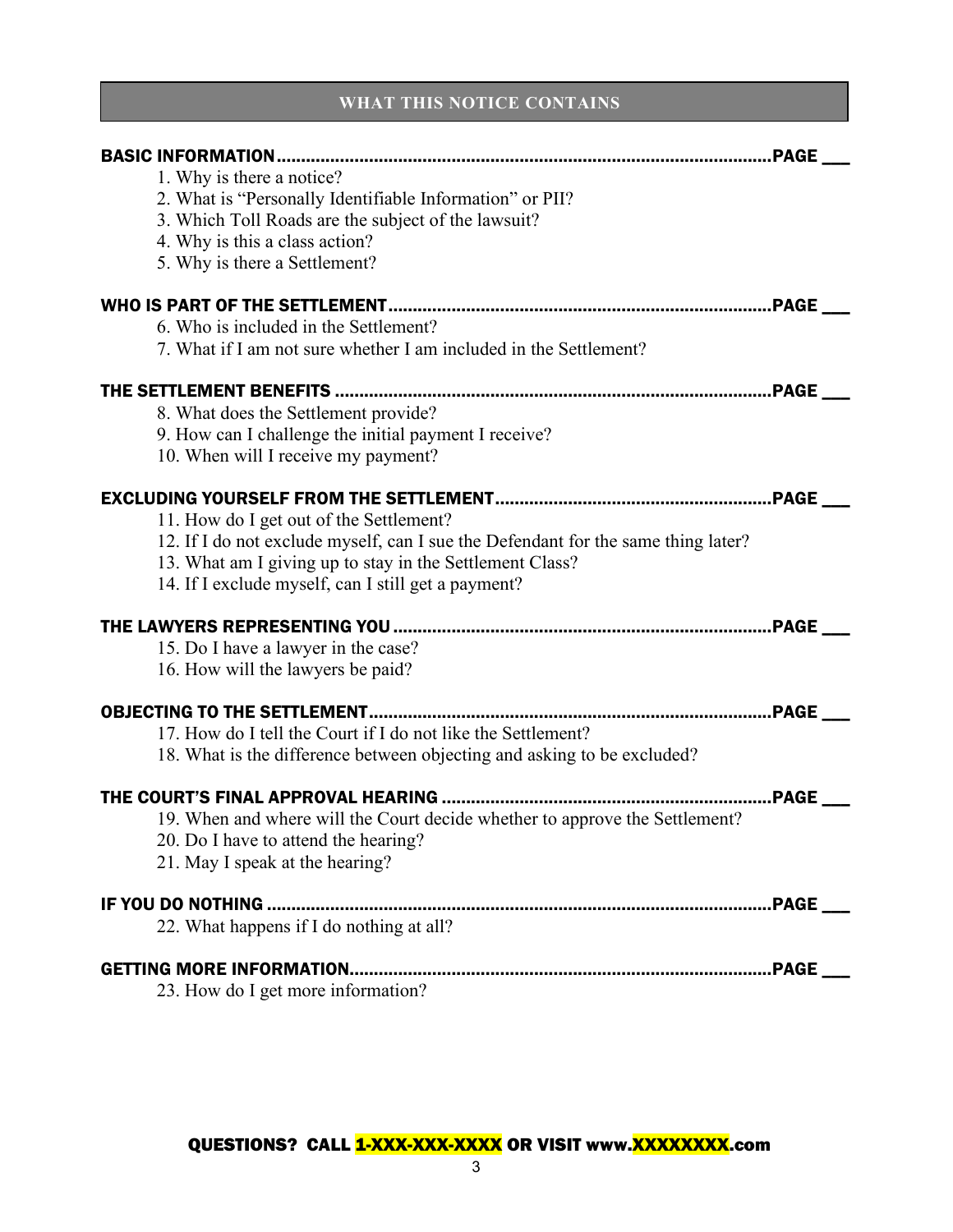# **BASIC INFORMATION**

### 1. Why is there a notice?

The Court authorized this Notice because you have a right to know about a proposed Settlement in a class action lawsuit, pending in Cole County Circuit Court, 19th Judicial Circuit, entitled *Hootselle, et al. v. MDOC*, Case No. 12AC-CC00518-01, and about all of your options, before the Court decides whether to give final approval to the Settlement. This notice explains the lawsuit, the Settlement, and your legal rights.

Judge Cotton Walker is overseeing this case. The person who sued is called the "Plaintiff." The "Defendant" is the Missouri Department of Corrections ("MDOC"). The lawsuit alleges that the Defendant does not pay straight-time or overtime wages for pre- and post-shift activities Plaintiffs claim that Corrections Officer I and II employees are required to perform before and after every shift. The lawsuit seeks damages on behalf of the named Plaintiffs and a proposed class of all Corrections Officers I and II who were not paid for the pre- and post-shift activities they performed.

Plaintiffs' Petition contains multiple counts. In Count III, Plaintiffs seek damages for the MDOC's alleged breach of contract in not paying wages for work performed. In Count IV, Plaintiffs seek damages for MDOC's alleged unjust enrichment for pre- and post-shift activities completed by Corrections Officer I and II employees that Plaintiffs allege was not paid. In Count V, Plaintiffs seek relief in quantum meruit for pre- and post-shift activities completed by Corrections Officer I and II employees. Counts I and II have been previously dismissed by the Court.

MDOC denies that the pre- and post-shift activities identified by Plaintiffs are compensable and that it must compensate employees for time spent performing those activities. It raises several affirmative defenses, including that the time spent on such activities is small, or de minimis, and that the activities are pre- or post-work activities that are not compensable under applicable law.

As explained further below, you may:

- get a cash payment from the Claims Administrator, after which you may seek reconsideration of that payment by filing a valid Claim Form;
- be eligible for additional future compensation;
- object to the Settlement; or
- request exclusion from the Settlement.

The Plaintiff's Complaint, the Settlement Agreement, and other case-related documents are posted on the website www.**XXXXXXXXXXX.**com. The Settlement resolves the claims against MDOC in the lawsuit.

### 2. What is the lawsuit about?

On August 14, 2012, this class action was brought against the MDOC by Plaintiffs Thomas Hootselle, Jr., Daniel Dicus and Oliver Huff, individually and as representatives of all persons who have been employed as Corrections Officers I or Corrections Officers II at any time from August 14, 2007 to present for claims involving unpaid straight-time compensation and anytime from August 14, 2010 to present for claims involving unpaid overtime compensation.

Plaintiffs' Petition alleges that the MDOC does not pay straight-time or overtime wages for pre- and post-shift activities Plaintiffs claim that Correction I and II employees are required to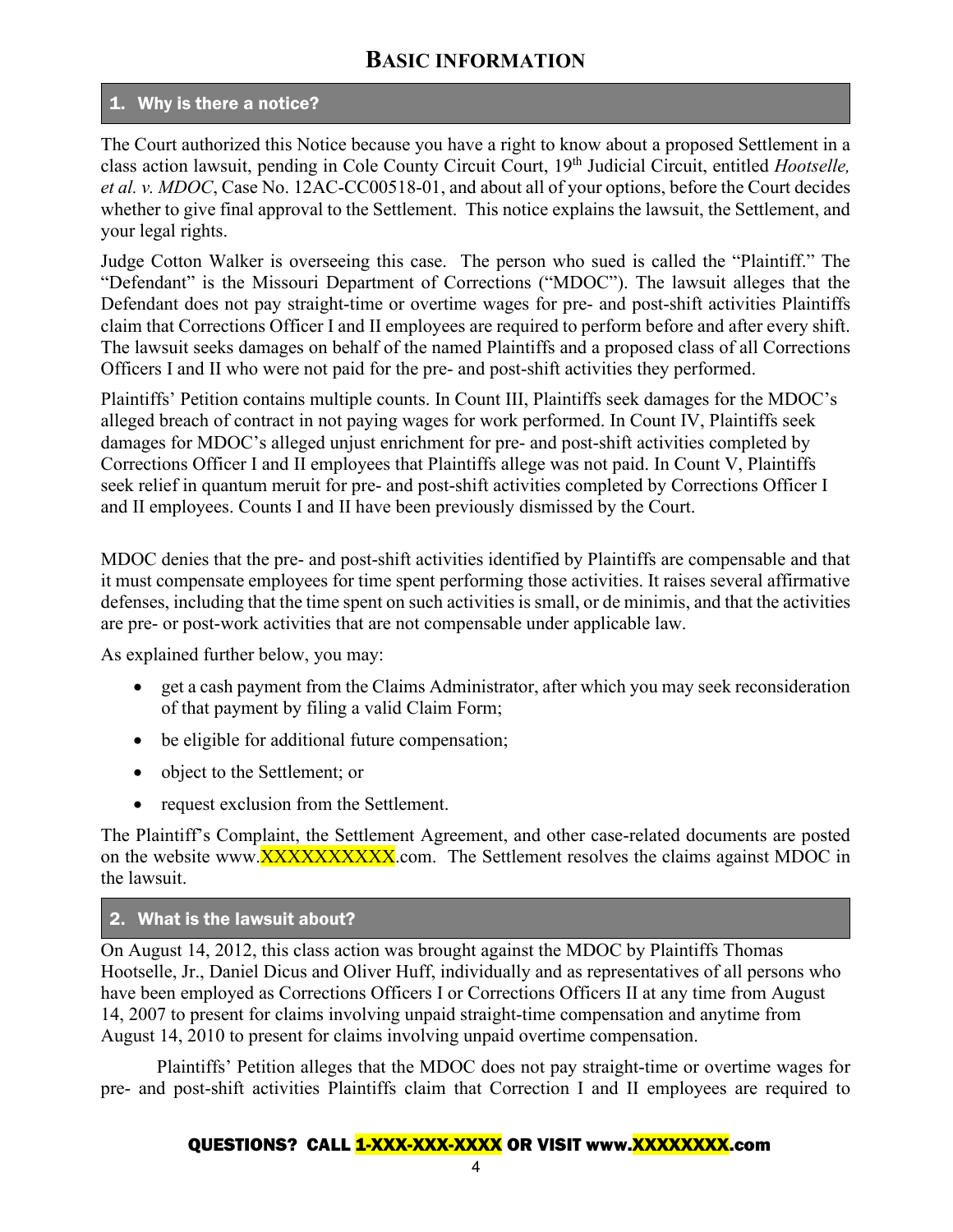perform before and after every shift. Plaintiffs are requesting the MDOC compensate all class members for those pre- and post-shift activities.

### 3. Which MDOC facilities are the subject of the lawsuit?

Plaintiffs allege that the failure to pay Corrections Officers I and II for pre- and post-shift activity covered all prisons operated by the MDOC from August 14, 2007 to the present. If you received a Notice, you are likely included in the Settlement because MDOC's records have identified you as a person who was employed as a Corrections Officer I or II.

### 4. Why is this a class action?

In a class action, one or more people called "Class Representatives" sue on behalf of themselves and other people with similar claims. Together, all the people with similar claims (except those who exclude themselves) are members of a "Settlement Class." Here, Plaintiffs Thomas Hootselle, Jr., Oliver Huff and Daniel Dicus are the Class Representatives for the Settlement.

### 5. Why is There a Settlement?

The Court has not decided wholly in favor of the Plaintiff or Defendant. Instead, Plaintiff and Defendant have agreed to the Settlement. By agreeing to the Settlement, the Parties avoid the costs and uncertainty of a trial, and if the Settlement is approved by the Court, Settlement Class Members will receive the benefits described in this notice. The proposed Settlement does not mean that any law was broken or that the Defendant did anything wrong. The Defendant denies all legal claims in this case. Plaintiffs and their lawyers think the proposed Settlement is best for everyone who is affected.

# **WHO IS PART OF THE SETTLEMENT**

### 6. Who is included in the Settlement?

### **If you received a Notice by email or mail you are likely a Settlement Class Member.**

The Settlement includes all Corrections Officers I and II employed by MDOC between August 14, 2007 and [30 days after Preliminary Approval], except as otherwise specified. The Settlement Class consists of:

• Any All Persons Employed in Positions As Corrections Officer I Or Corrections Officer II By The Department of Corrections of the State of Missouri At Any Time from August 14, 2007 to the Present Date for Claims Relating to Unpaid Straight-Time Compensation and From August 14, 2010 to the Present Date for Unpaid Overtime Compensation.

Note that the Defendant MDOC defines these two classes of employees as "Correctional Officer" and "Correctional Sergeant".

Excluded from the Settlement Class are: (1) senior executives of Defendant, including their current and former directors, and counsel; (2) the judge to whom this case is or was assigned, any member of the judge's immediate family; (3) any member of the judge's staff; and (4) any Certified Settlement Class Member who files a valid request for exclusion.

### 7. What if I am not sure whether I am included in the Settlement?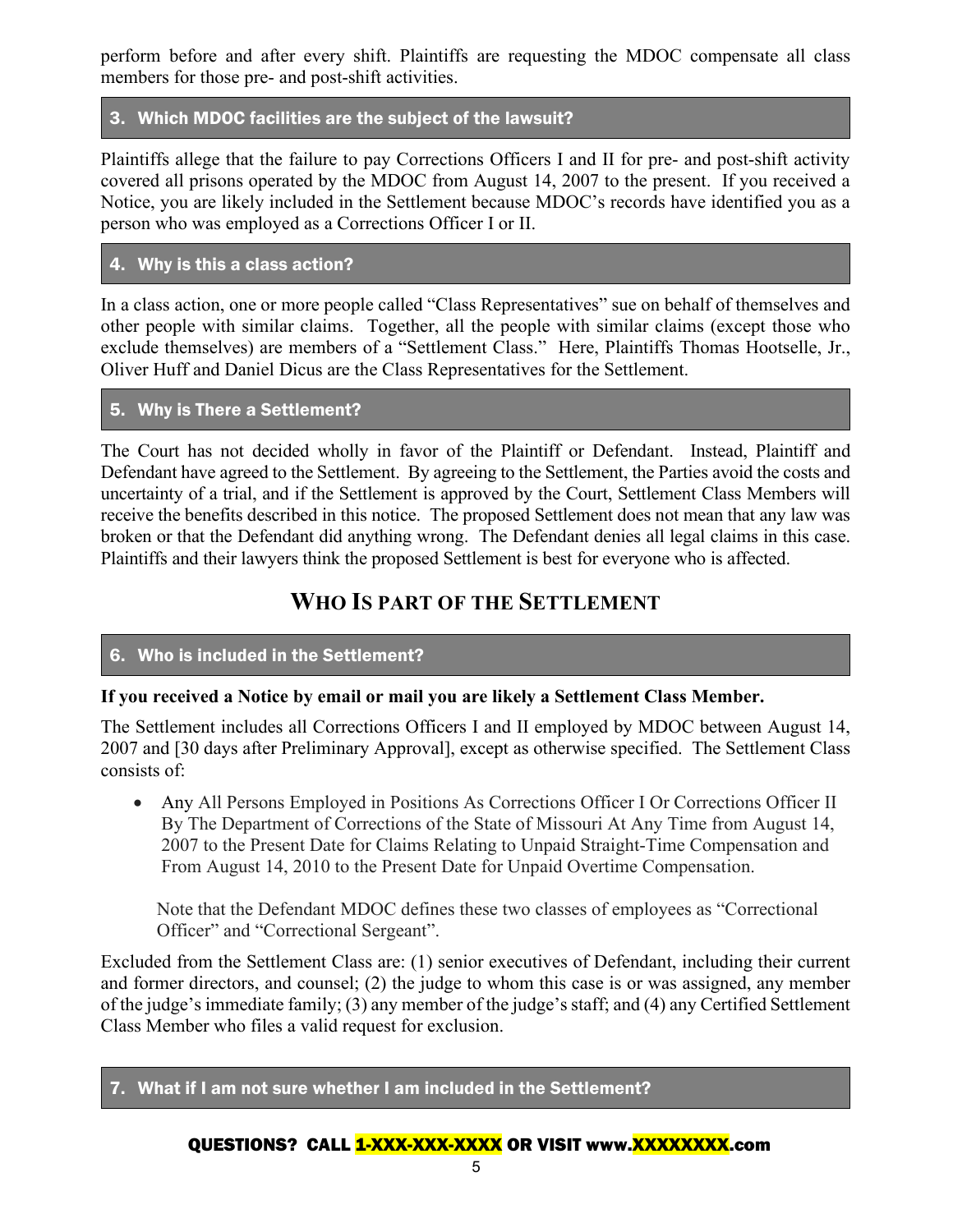If you are still not sure whether you are in the Settlement Class or have any other questions about the Settlement, visit the settlement website at www.**XXXXXXXXXXX.**com or call the toll-free number,  $1-$ .  $\blacksquare$ 

# **THE SETTLEMENT BENEFITS**

### 8. What does the Settlement provide?

The benefits provided by the Settlement is as follows:

- Defendant MDOC will contribute to a fixed-fund settlement the total amount of \$49.5 Million (the "Settlement Fund") to be appropriated in the 2022 Legislative Session of the 101<sup>st</sup> General Assembly and paid within 120 days of signature of the Appropriations bill by the Governor. The Claims Administrator will make initial cash payments from the Settlement Fund to class members, pursuant to a Court-approved Plan of Allocation, who can thereafter seek reconsideration of the amount of the payment by filing a claim form.
- Defendant MDOC will compensate current and future correction officer I and II's an additional 15 minutes per shift (not to exceed 15 minutes in any 24-hour period) beginning July 1, 2022 for 8 years through June 30, 2030 for pre- and post-shift activity. This time will be applied on the employees next regular pay cycle and if that compensation constitutes overtime under Defendant MDOC's compensation policy for that officer, the compensation will be at time and a half.

#### 9. How can I challenge the initial payment that I receive?

If you qualify for a cash payment under the Settlement, and you wish to challenge the amount of that payment, you must complete and submit a valid Claim Form. You can file your Claim Form online at www.XXXXXXXXXX.com. The deadline to file a claim online is **11:59 p.m. PST on \_\_\_\_\_\_\_\_\_\_**.

You may also file your Claim Form via regular mail. Claim Forms submitted by mail must be **postmarked** on or before **the contract of the state** to:

> Missouri Corrections Officers Settlement Administrator PO Box **Lines** XXXXXXXXXXX, XX XXXXX

No matter which method you choose to file your Claim Form, please read the Claim Form carefully and provide all the information required. Only one Claim Form per Settlement Class Member may be submitted.

10. When will I receive my payment?

Payments to valid Certified Settlement Class Members will be made only after the Court grants "final approval" to the Settlement and after any appeals are resolved (*see* "The Court's Final Approval Hearing" below). If there are appeals, resolving them can take time. Please be patient.

# QUESTIONS? CALL 1-XXX-XXX-XXXX OR VISIT www.XXXXXXXXX.com **EXCLUDING YOURSELF FROM THE SETTLEMENT**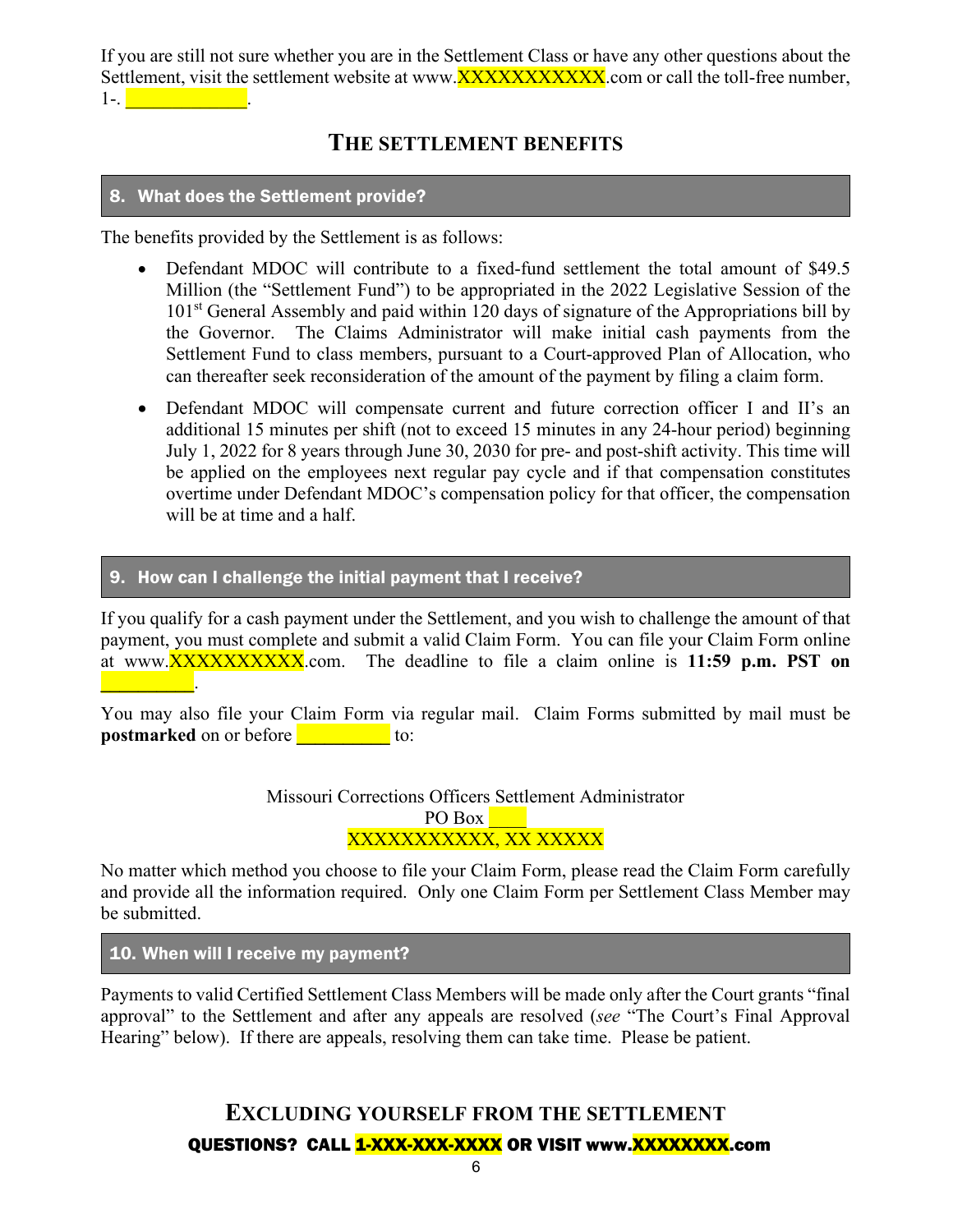If you do not want benefits from the Settlement, and you want to keep any rights you might have to sue MDOC about the issues in this case, then you must take steps to get out of the Settlement. This is called excluding yourself or "opting out" of the Certified Settlement Class.

### 11. How do I get out of the Settlement?

To exclude yourself from the Settlement, you must send a letter or other written document by mail to:

Missouri Corrections Officers Settlement Administrator

### PO Box XXXXXXXXXXX, XX XXXXX

Your request to be excluded must be personally signed by you and contain a statement that indicates your desire to be excluded from the Certified Settlement Class. The Court has held that any request for exclusion must be postmarked on or before the deadline for exclusions, must comply with the requirements set forth in the Settlement Agreement and must (1) be in writing and state the name, address, and phone number of the person seeking exclusion; (2) certify that the signee was employed by the MDOC, along with the beginning and end dates of that employment; and (3) identify the MDOC facility or facilities at which the person was employed.

Your exclusion request must be postmarked no later than **Table 10 and 1** You cannot ask to be excluded on the phone, by email, or at the website.

### 12. If I do not exclude myself, can I sue the Defendant for the same thing later?

No. Unless you exclude yourself from the Settlement, you give up any right you might have to sue MDOC for legal claims that the Settlement resolves. If you start your own lawsuit, you will have to hire your own lawyer, and you will have to prove your claims.

### 13. What am I giving up to stay in the Certified Settlement Class?

Unless you exclude yourself from the Settlement, you cannot sue or be part of any other lawsuit against MDOC about the issues in this case, including any existing litigation, arbitration, or proceeding. Unless you exclude yourself, all of the decisions and judgments by the Court will bind you. If you file a Claim Form or do nothing at all, you will be releasing Defendant from all of the claims described and identified in Section \_\_\_\_\_\_\_\_ of the Settlement Agreement.

The Settlement Agreement is available at www.**XXXXXXXX.**com. The Settlement Agreement provides more detail regarding the release and describes the released claims, so read it carefully. You can talk to the law firms representing the Class listed in Question 15 for free, or you can, at your own expense, talk to your own lawyer if you have any questions about the released claims or what they mean.

### 14. If I exclude myself, can I still get a payment?

No. You will not get a payment if you exclude yourself from the Settlement.

# **THE LAWYERS REPRESENTING YOU**

### 15. Do I have a lawyer in the case?

The Court has appointed the following lawyers as "Class Counsel" to represent all members of the Certified Settlement Class.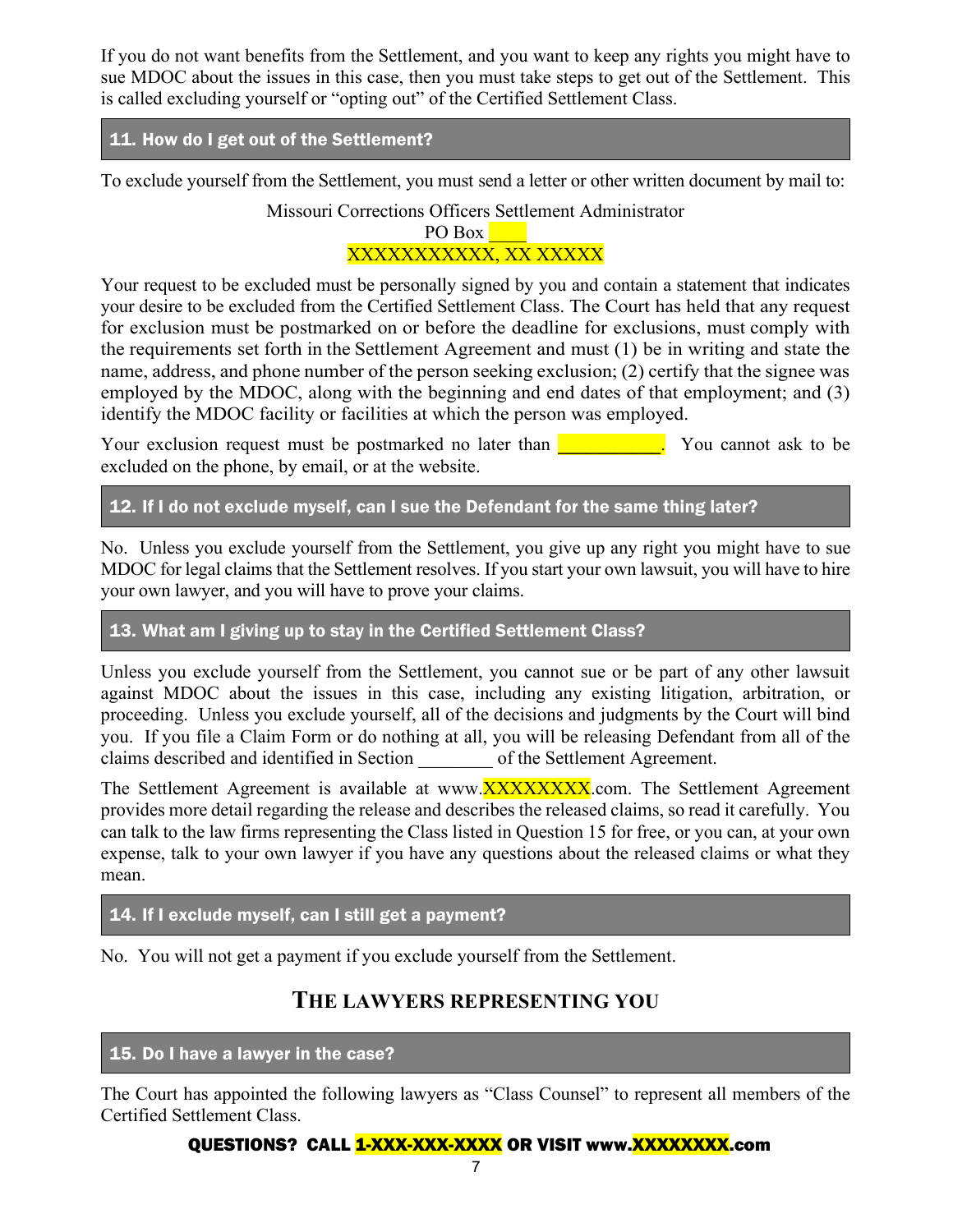| Gary K. Burger      | Michael J. Flannery            |  |
|---------------------|--------------------------------|--|
| Burger Law LLC      | Cuneo Gilbert & LaDuca LLP     |  |
| 500 North Broadway  | 500 North Broadway, Suite 1450 |  |
| Suite 1860          | <b>St. Louis, MO 63102</b>     |  |
| St. Louis, MO 63102 |                                |  |

You will not be charged for these lawyers. If you want to be represented by another lawyer, you may hire one to appear in Court for you at your own expense.

### 16. How will the lawyers be paid?

Class Counsel intend to request up to one-third of the value of the \$49.5 Million Settlement for attorneys' fees, plus reimbursement of reasonable, actual out-of-pocket expenses incurred in the litigation. The fees and expenses awarded by the Court will be paid out of the Settlement Fund. The Court will decide the amount of fees and expenses to award. Class Counsel intend to request, and the MDOC has agree to pay, a yearly attorney fee award for 8 years into the future to compensate the lawyers for the 15 minute per shift additional payment into the future.

Class Counsel will also request that a Service Award of \$25,000 be paid from the Settlement Fund to the three individual Class Representatives for their service as representatives on behalf of the whole Settlement Class.

# **OBJECTING TO THE SETTLEMENT**

### 17. How do I tell the Court if I do not like the Settlement?

If you are a Settlement Class Member (and do not exclude yourself from the Certified Settlement Class), you can object to any part of the Settlement. You can object even if you also submit a claim for benefits under the Settlement. To object, you must submit a letter or other written document that includes the following:

- 1) A heading that includes the case name and case number: *Hootselle, et al. v. MDOC*, Case No. 12AC-CC00518-01;
- 2) Your name, address, telephone number, and if represented by counsel, the name, bar number, address, and telephone number of your counsel;
- 3) A signed declaration stating, under penalty of perjury, that you are a member of the Certified Settlement Class;
- 4) A statement of all your objections to the Settlement, including your legal and factual basis for each objection; and
- 5) A statement of whether you intend to appear at the Final Approval Hearing, either with or without counsel, and if with counsel, the name, bar number, address, and telephone number of your counsel who will attend.

The settling Parties will have the right to obtain document discovery and take depositions relevant to your Objection. Any Certified Settlement Class Member who has timely filed an Objection and indicated an intent to appear, may appear at the Final Approval Hearing, either in person or through an attorney hired at the Certified Settlement Class Member's own expense, to object to the fairness, reasonableness, or adequacy of the Settlement.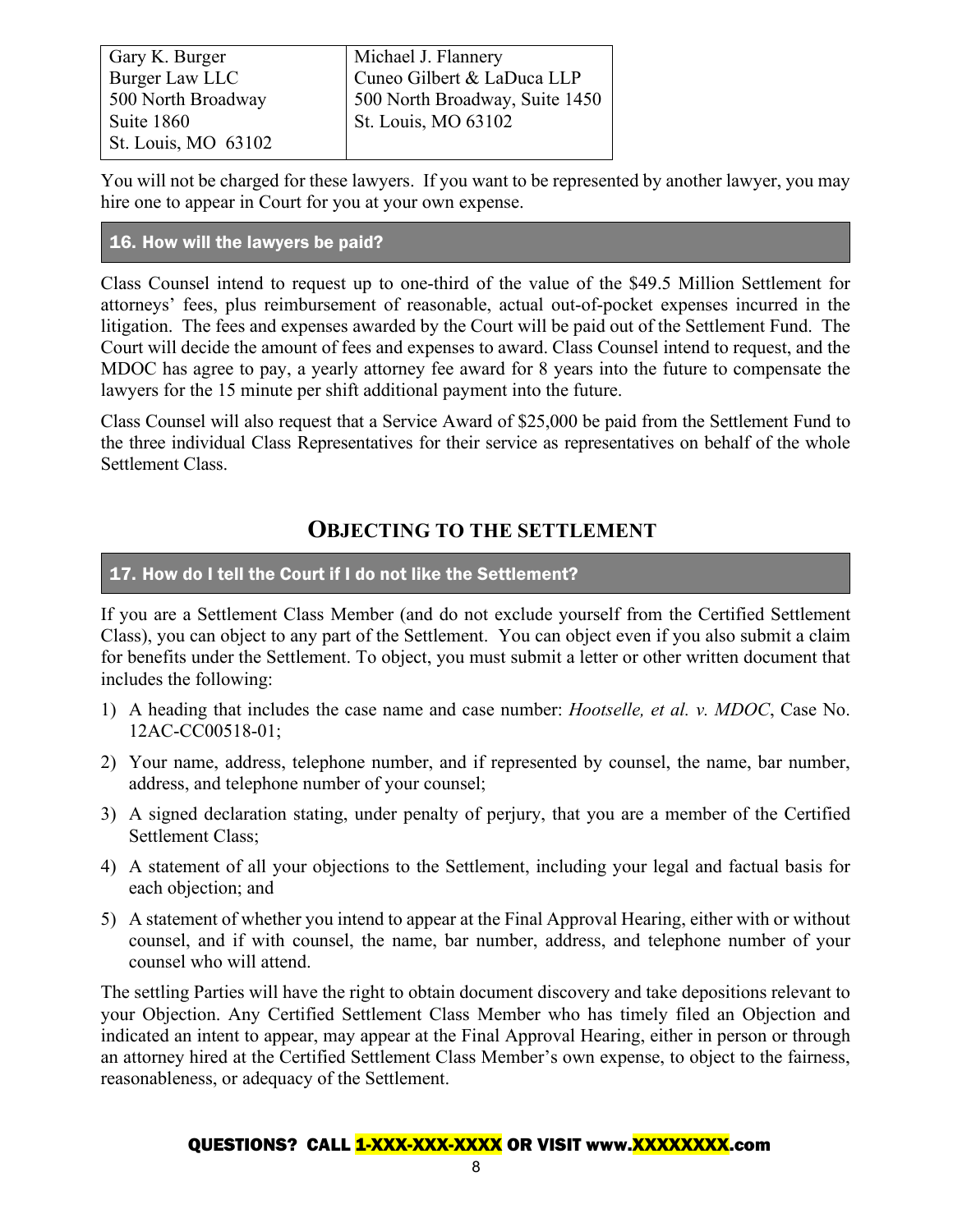You must file your Objection with the Court (using the Court's electronic filing system or in any manner in which the Court accepts filings) so that your Objection is **received** by XXXXX, XX, 2022. You must also mail your Objection to each of the following three (3) addresses, and your Objection must be postmarked by **with a** set of the set of the set of the set of the set of the set of the set of the set of the set of the set of the set of the set of the set of the set of the set of the set of the set of the set

MDOC COUNSEL Denise McElvein Deborah Bell Yates Missouri Attorney General's Office 815 Olive Street, Suite 200, St. Louis, MO 63101

| <b>CLASS COUNSEL</b> |                            |  |  |  |
|----------------------|----------------------------|--|--|--|
| Gary K. Burger       | Michael Flannery           |  |  |  |
| Burger Law LLC       | Cuneo Gilbert & LaDuca LLP |  |  |  |
| 500 North Broadway   | 500 North Broadway,        |  |  |  |
| Suite 1860           | Suite 1450                 |  |  |  |
| St. Louis, MO 63102  | St. Louis, MO 63102        |  |  |  |

18. What is the difference between objecting and asking to be excluded?

Objecting is simply telling the Court that you do not like something about the Settlement. Excluding yourself is telling the Court that you do not want to be part of the Settlement. You can object to the Settlement only if you do not exclude yourself from it. If you exclude yourself, you have no basis to object to the Settlement because you will not be part of the settling class.

# **THE COURT'S FINAL APPROVAL HEARING**

The Court will hold a hearing to decide whether to approve the Settlement and any requests for fees and expenses ("Final Approval Hearing").

19. When and where will the Court decide whether to approve the Settlement?

The Court has scheduled a Final Approval Hearing for the Settlement to occur on XXXXXXXXX, 2022 at 10:00 a.m. in the Circuit Court of Cole County, Missouri, 19<sup>th</sup> Judicial Circuit, 301 East High Street, Jefferson City, MO 65101. The hearing may be moved to a different date or time without additional notice, so it is a good idea to check www.**XXXXXXX.**com for updates. At the Final Approval Hearing, the Court will determine whether the Settlement should be finally approved as fair, reasonable, and adequate, rule on Objections to the Settlement, determine whether the attorneys' fees and costs award and the service award to the Class Representative should be approved, and determine whether a Judgment finally approving the Settlement should be entered. It is unknown how long these decisions will take.

20. Do I have to attend the hearing?

No. Class Counsel will answer any questions the Court may have. But, you are welcome to attend the hearing at your own expense. If you file an Objection, you do not have to attend the Final Approval Hearing to talk about it. As long as you filed your written Objection on time, mailed it to